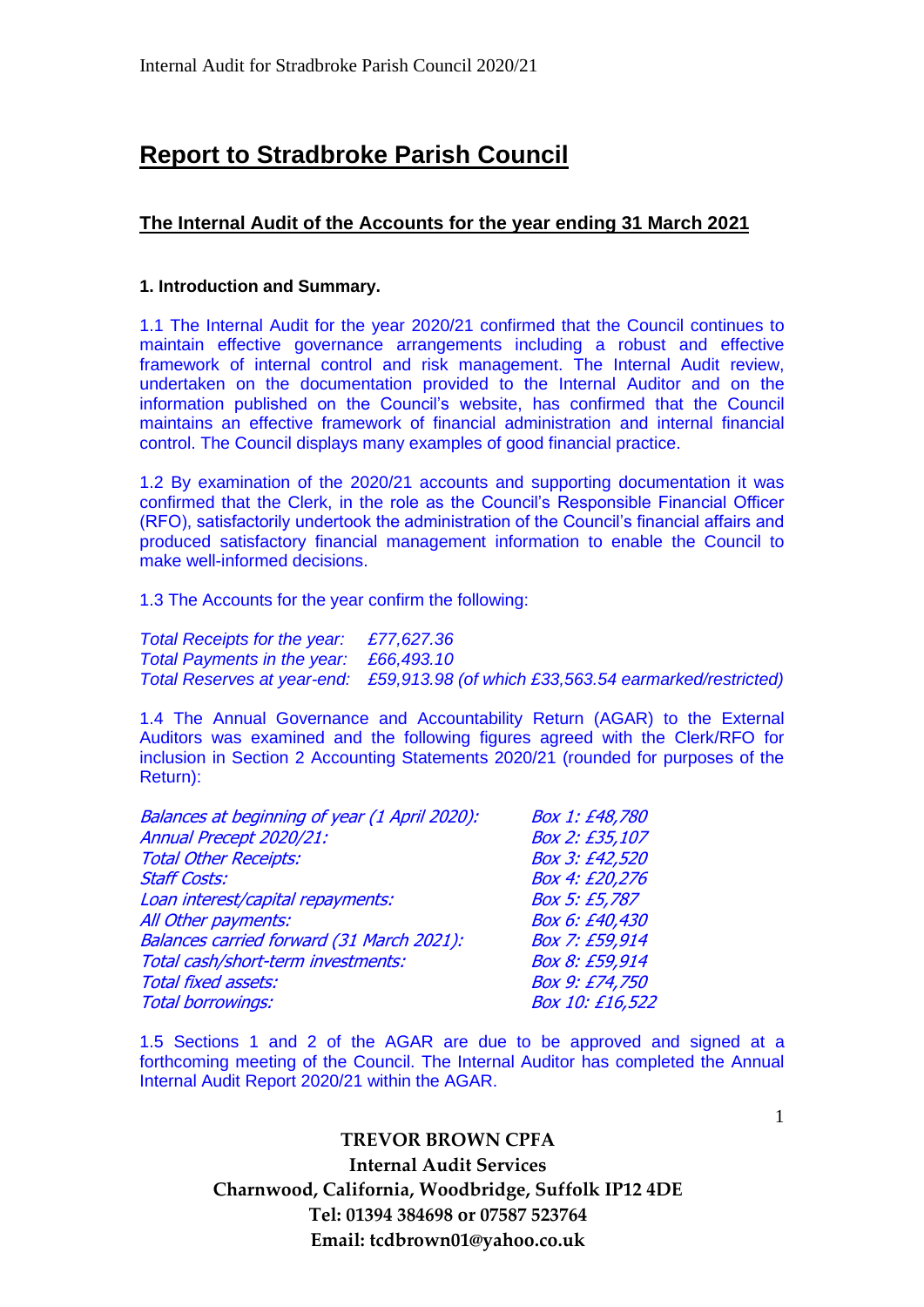1.6 The following Internal Audit work was carried out on the adequacy of systems of internal control in accordance with the Audit Plan agreed with the Council. Comments and any recommendations arising from the review are made below.

#### **2. Governance, Standing Orders, Financial Regulations and other Regulatory matters** *(examination of Standing Orders, Financial Regulations, Code of Conduct, Formal Policies and Procedures, Tenders where relevant. Acting within the legal framework, including Data Protection legislation).*

2.1 At its remote video meeting on 20 April 2020 the Council agreed that (a) the appointment of Chair would continue until the next annual meeting which will be arranged once all Councillors can meet in person and (b) Council meetings will be held remotely, all in accordance with The Local Authorities (Coronavirus) (Flexibility of Local Authority Meetings) (England) Regulations 2020.

2.2 The membership for the Finance Committee, its Maintenance Sub-Committee and the Planning Committee and the Personnel Committee had been agreed by the Council at its meeting on 13 May 2019. The Council had also appointed Councillors to lead on the risk assessments for the Community Centre Play Park, the Fitness Track, the Westhall Play Park, the Cemetery and Permissive Path and re-affirmed the Clerk as the Council's Responsible Finance Officer (RFO) (Minute 19.5.8 refers).

2.3 The Terms of Reference for the Finance Committee, the Planning Committee, the Personnel Committee and for the Maintenance Sub-Committee had similarly been considered and approved by the Council during 2019/20.

2.4 As part of its overall governance arrangements the Council, at its meeting on 9 November 2020, agreed that a Climate Change Working Party should be established with appropriate community engagement (Minute 20.11.16 refers).

2.5 The Council works under the umbrella of the Stradbroke Neighbourhood Plan which was formally adopted by Mid Suffolk District Council in March 2019. The Plan has an intended lifespan to 2036. During the year 2020/21 the Neighbourhood Plan Monitoring Report was considered and approved by the Council at its meeting on 19 August 2020 (Minute 20.08.23e refers).

2.6 The Council demonstrates good governance practice by maintaining an Annual Action Plan which outlines the short-term objectives of the Council. At its meeting on 19 August 2020 the Council reviewed and approved an Action Plan (April 2020 to March 2021) prepared by the Clerk/RFO and constructed from information taken from the Council's Budgets and the Parish Infrastructure Investment Plan (PIIP). The Action Plan is reviewed annually; the Clerk/RFO is planning to present an up-dated Action Plan to the Finance Committee on 7 April 2021.

2.7 The Council's overall Standing Orders were reviewed and approved by the Council at its meeting on 20 April 2020 (Minute 20.04.05 refers) and were regularly reviewed and updated during 2020/21 to reflect changing or developing governance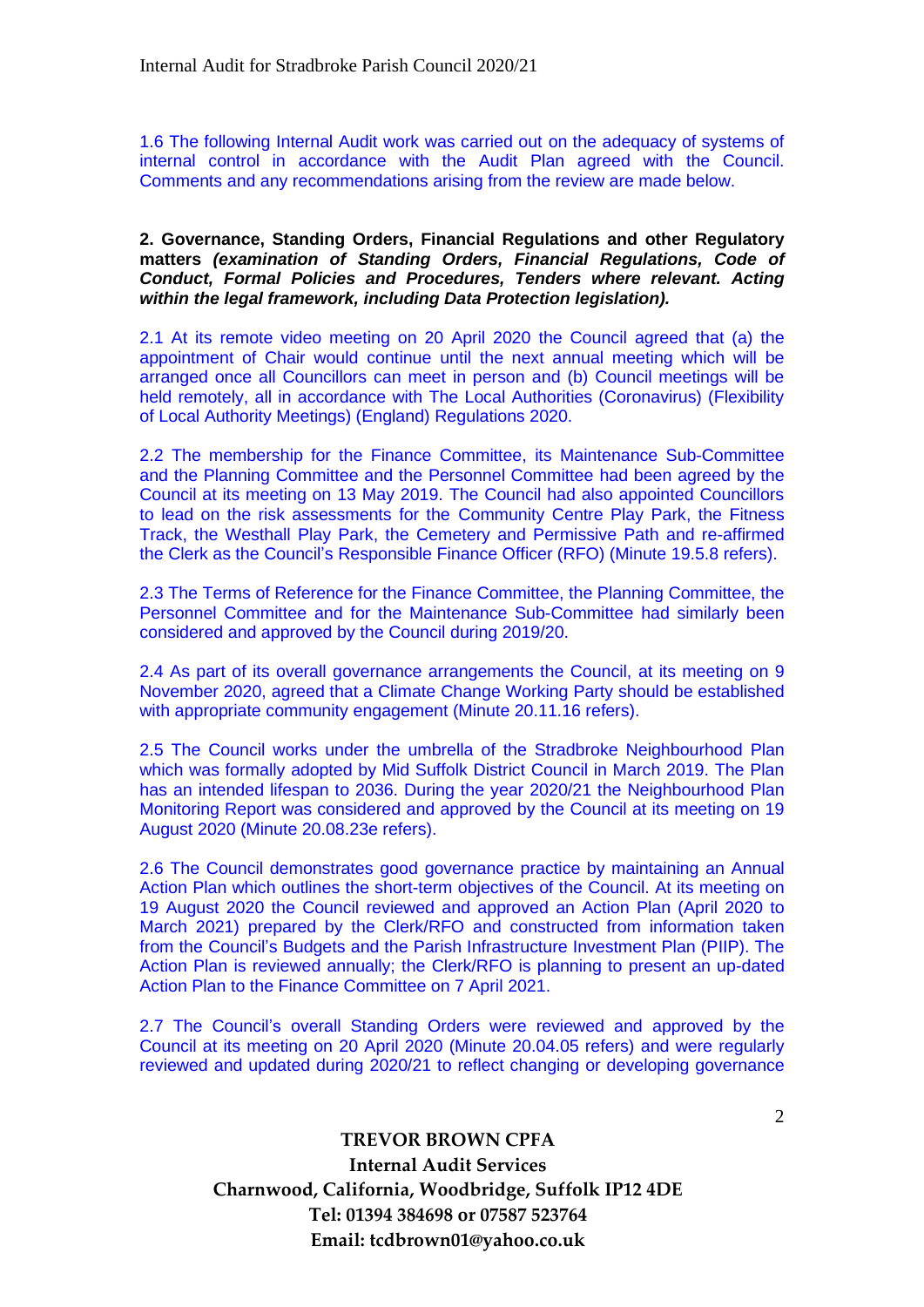arrangements and requirements. A copy of the Standing Orders has been published on the Council's website.

2.8 Financial Regulations were temporarily amended by the Council at its meeting on 20 April 2020 to ensure that the Clerk/RFO, in conjunction with the Chair of the Council or Chair of the Finance Committee, had appropriate authority to authorise revenue expenditure to a designated level on behalf of the Council to ensure that essential Council business could be maintained during the covid-19 pandemic (Minute 20.04.8 refers). A copy of the Financial Regulations has been published on the Council's website.

2.9 NALC has recently advised that its Model Financial Regulations have been revised to reflect the changes in the thresholds for public service/supply and public works contracts. The amendment to the footnote at item 11.1 (c) can be included at the Council's next review of Financial Regulations.

2.10 The General Power of Competence (GPoC) is being applied by the Council. At its meeting on 13 January 2020, Councillors noted that Stradbroke Parish Council meets the eligibility criteria for the GPoC as:

- a) all Councillors hold office as a result of being declared elected (as opposed to being appointed or co-opted).
- b) The Clerk is suitably qualified, holding the Certificate in Local Council Administration (CILCA).
- c) The Clerk has completed the relevant training in the exercise of the power.

The Council voted to adopt the GPoC as the power of first resort (Minute 20.01.12).

2.11 The Council's Minutes are very well presented and provide clear evidence of the decisions taken by the Council in the year.

2.12 The Council is registered with the Information Commissioner's Office (ICO) as a Fee Payer/Data Controller for the provision of council services under Data Protection legislation (Registration Z8543049 refers, expiring 22 July 2021). The Council maintains a Data Protection Policy, Privacy Notice, Lawful Basis for Processing Data Policy, Document and Data Retention Policy and a Subject Access Request Policy in order to assist compliance with the General Data Protection Regulations (GDPR). All these Policies were reviewed and approved by the Council at its meeting on 8 March 2021 (Minute 21.03.11 refers). The Policies have been published on the Council's website.

2.13 The Council has a Freedom of Information Policy in place and a Model Publication Scheme, both of which have been published on the Council's website.

2.14 The Council demonstrates good practice by adopting and reviewing a wide range of other formal Policies, Procedures and Protocols, all of which assist the Council to maintain good governance and robust management within the Council. The Policies include those relating to Communications, Press and Media, Environmental, Playing Field, Bad Debts, Grant Awarding and Community Shed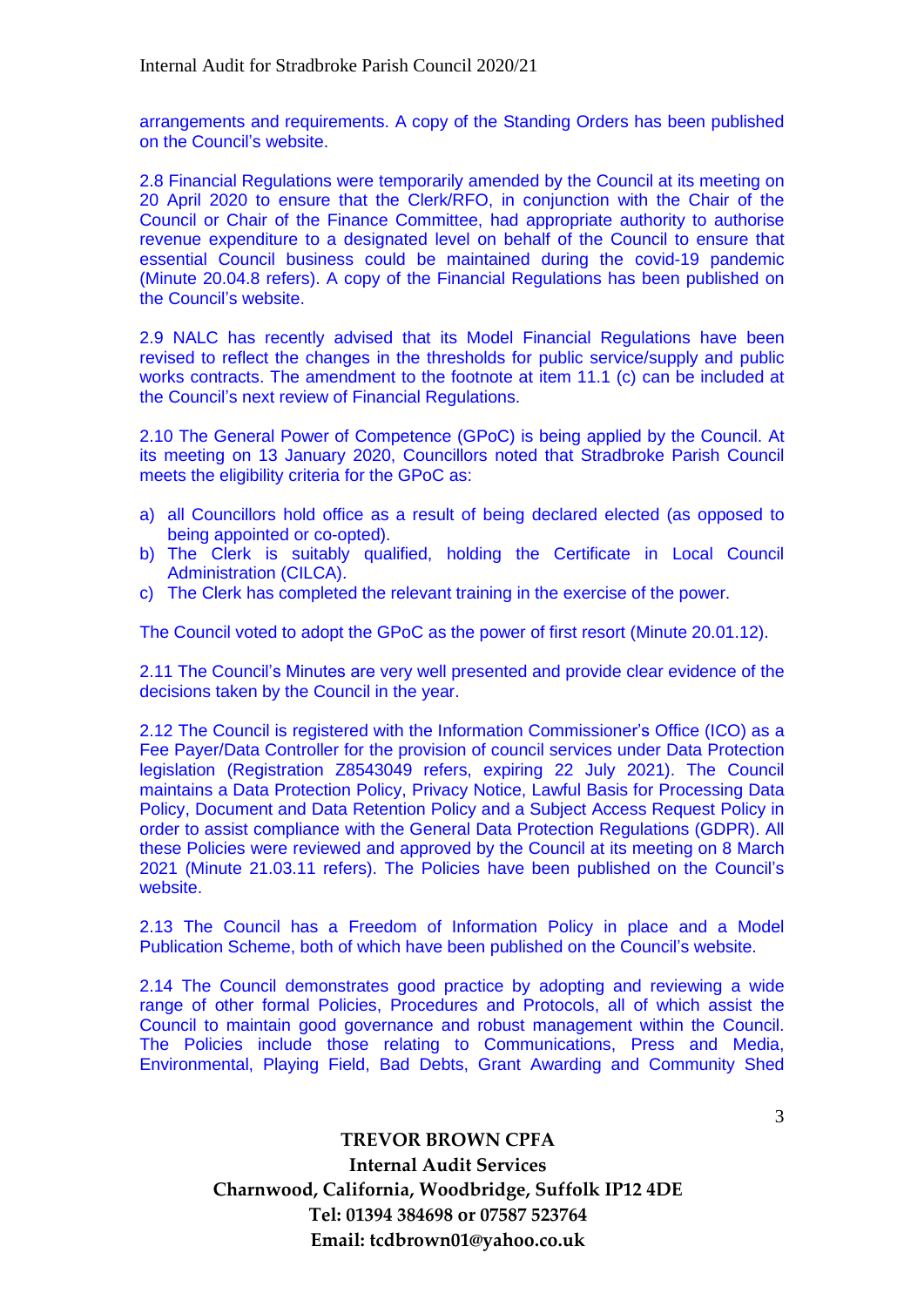Policy. All these policies and procedures are available for public inspection on the Council's website.

2.15 At its meeting on 11 January 2021 the Council approved a Developer Engagement Policy. Similarly, at its meeting on 8 February 2021 the Council reviewed (and updated as required) the Equality Policy, Safeguarding Policy, Grant Awarding Policy and the Protocols for Public Participation at Meetings (Minute 21.02.12 refers)

2.16 As a responsible employer, the Council demonstrates good practice by adopting relevant Staffing Policies and Procedures. Following recommendations by the Personnel Committee the Council, at its meeting on 8 June 2020, approved a Complaints Procedure, Grievance Policy, Disciplinary Policy, Anti-Harassment and Bullying Policy (Staff), Anti-Harassment and Bullying Policy (Non-Staff), Health and Safety Policy and a Training & Development Policy (Minute 20.06.10 refers). The Personnel Policies are published on the Council's website.

2.17 In accordance with the Localism Act 2011 sections 26 to 37, the Council reaffirmed the adoption of the Suffolk Local Code of Conduct at the meeting held on 13 May 2019 (Minute 19.5.13 refers).

2.18 The Council made appropriate preparations to ensure that the new Website Accessibility Regulations could be complied with no later than 23 September 2020. The Clerk/RFO reported on this matter to the Council on 9 March 2020 and confirmed that the website was being updated to ensure compliance with the new accessibility requirements (Minute 20.03.13 (3) refers). At its meeting on 14 September 2020 the Council approved a Website Accessibility Statement which has been published on the Council's website (Minute 20.09.12 refers). The Statement notes that some pdfs and other documents are not compliant at the present time with the Web Content Accessibility Guidelines but the Council continues to look to improve accessibility as new documents replace these older ones.

2.19 The Council is looking to make progress on the registration of land in its ownership and the Clerk/RFO presents detailed reports to the Council on the progress being achieved.

#### **3. Accounting Procedures and Proper Book-keeping** *(examination of entries in the Cashbook, regular reconciliations, supporting vouchers, invoices and receipts and VAT accounting).*

3.1 The Council has comprehensive financial documentation and data in place. The Cashbook is extremely well referenced and includes details of:

- a) the legislative authority under which payments are made
- b) the appropriate Minute reference giving authority for the payment to be made
- c) the payment voucher number
- d) method of payment
- e) payee and details of payment
- f) any VAT payable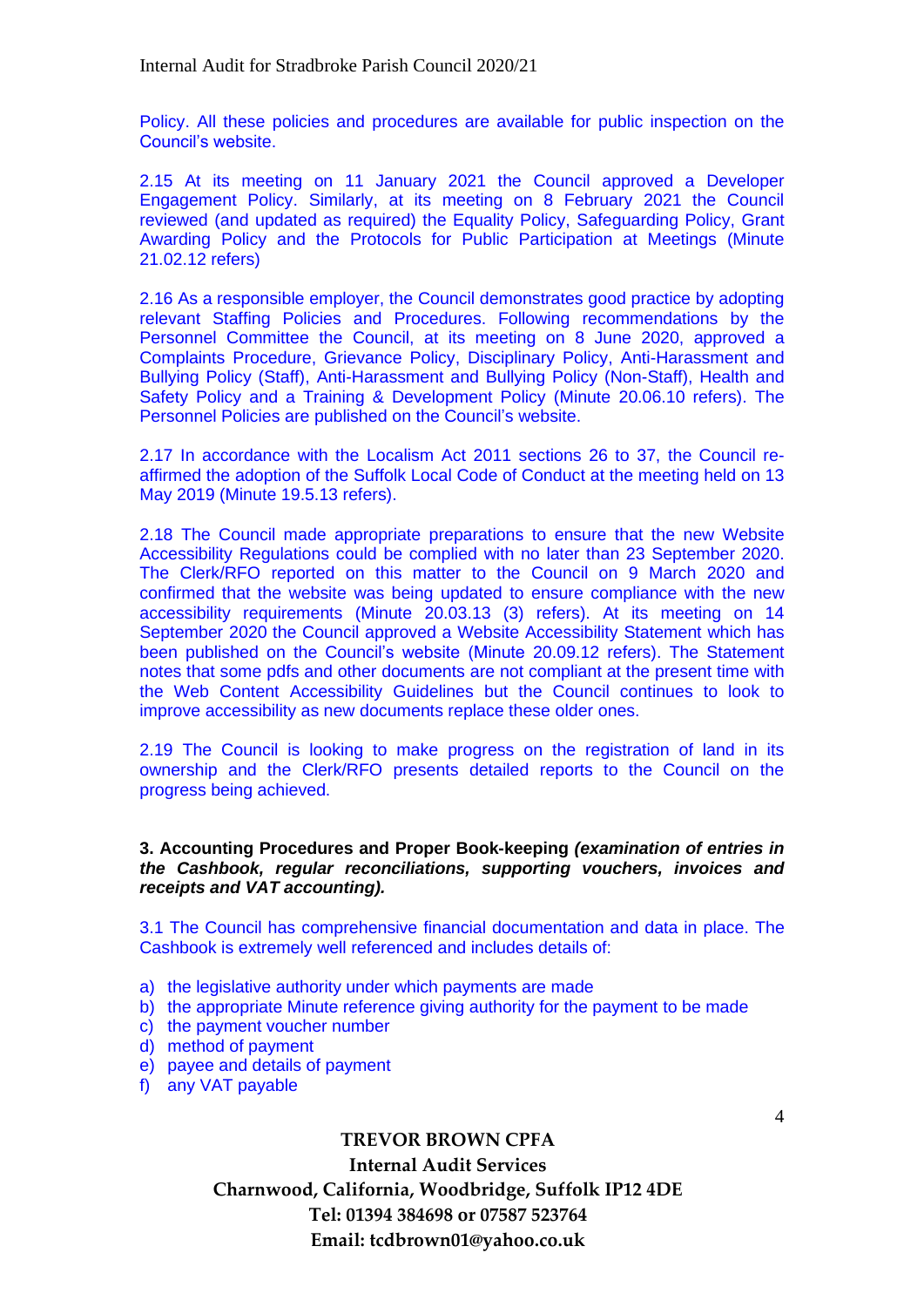g) Total Cost with an analysis over the relevant payment headings.

3.2 A sample of Cashbook transactions was examined by the Internal Auditor and was found to be in good order. The payments examined were supported by invoices, vouchers and other documentary evidence.

3.3 The Council makes regular reclaims to HMRC for VAT paid. At the meeting held on 20 April 2020 the Council approved the reclaim of £1,407.48 VAT paid during the period 1 April 2019 to 31 March 2020. (Minute 20.04.8 (2iii) refers). The reimbursement from HMRC was received at bank on 5 May 2020 and was reported to the Council at its meeting on 8 June 2020. The Clerk/RFO confirmed that a reclaim of £2,921.14 for the year 2020/21 is due to be submitted to HMRC in April 2021.

3.4 A Community Infrastructure Levy (CIL) Annual Report for 2020/21 has been prepared by the Clerk/RFO. The Report confirmed Nil CIL Receipts and Nil CIL Expenditure in the year of account. The CIL retained balance at the year-end, 31 March 2021 accordingly remained at £18,635.70 and forms part of the Overall Reserves (see item 5.8 below). The CIL Annual Report for 2020/21 is due for publication and submission to the District Council no later than 31 December 2021.

3.5 A detailed Statement of Variances (explaining significant differences in receipts and payments between the years 2019/20 and 2020/21) has been prepared by the Clerk/RFO for submission to the External Auditors and for publication on the Council's website.

3.6 Confirmation was made from data received from the PWLB (UK Debt Management Office) of the Outstanding Capital Balance of £16,522.27 as at 31 March 2021. This balance has been correctly recorded at Box 10 of the AGAR.

3.7 The End-of-Year Accounts and supporting documentation were extremely well presented for the Internal Audit review.

#### **4. Internal Control and the Management of Risk** *(Review by the Council of the effectiveness of internal controls, including risk assessment, and Minuted accordingly).*

4.1 Following consideration by the Finance Committee, the Statement of Internal Control, including the Annual Review of Effectiveness of Internal Control, was reviewed and approved by the Council at its meeting on 19 August 2020 (Minute 20.08.23a). A copy has been published on the Council's website (the internal control requirement that two signatures were required at each meeting was suspended during the covid-19 pandemic due to meetings having to be held remotely; once restrictions are lifted the relevant documents are due to be approved.)

4.2 Similarly, following the Finance Committee's approval of the Risk Assessment document and Play Park Risk Analysis (obtained from RoSPA) and the new Risk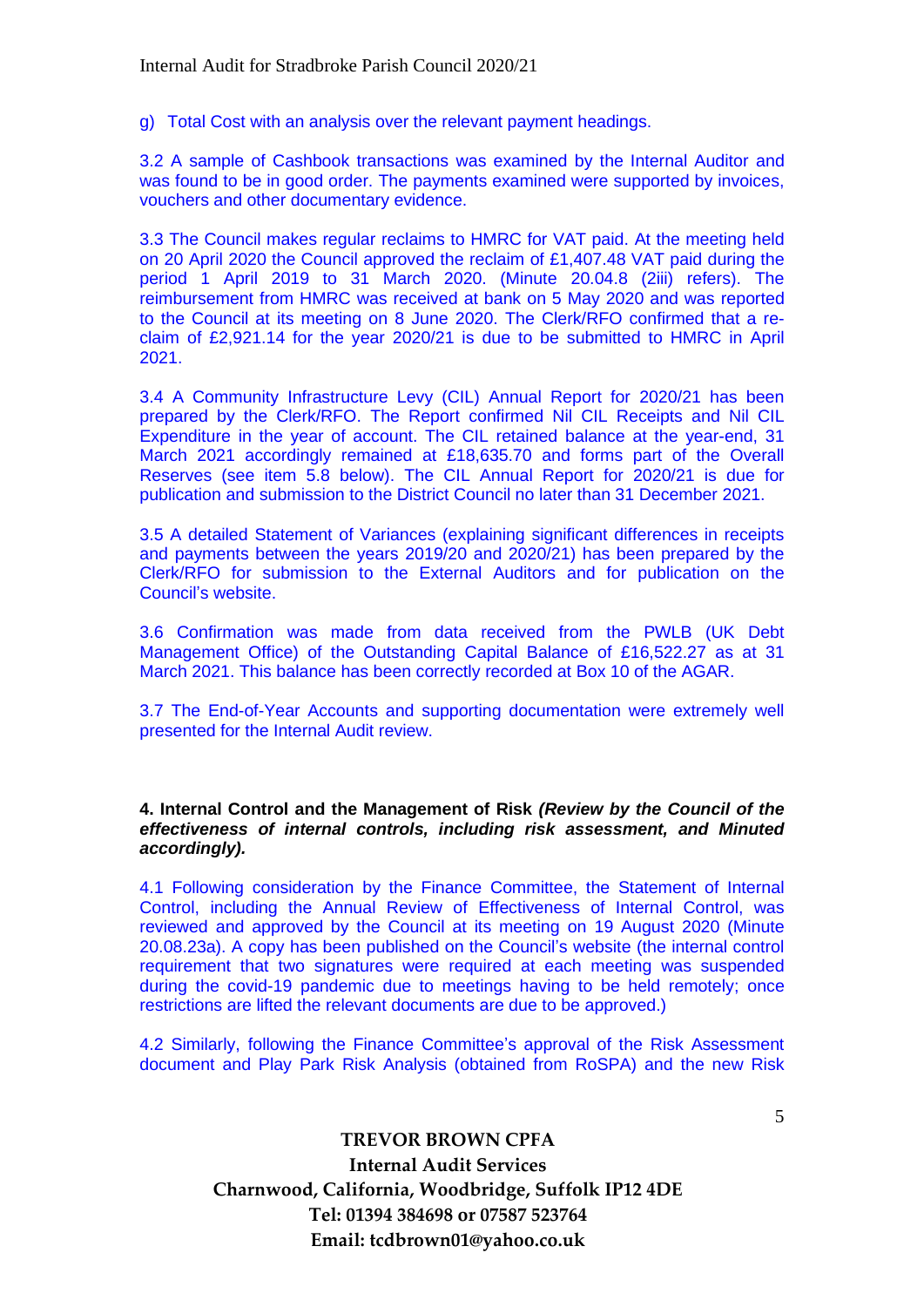Assessment form for Councillor/Volunteer work, each document was considered and approved by the Council at its meeting on 19 August 2020 (Minute 20.08.23b refers).

4.3 The Council accordingly complied with the Accounts and Audit Regulations 2015 which require a review by the Full Council at least once a year of the effectiveness of the Council's system of internal control, including the arrangements for the management of risk, with the review suitably Minuted.

4.4 The Clerk/RFO has confirmed that the risks attached to non-compliance with the General Data Protection Regulations (GDPR) are due to be included in the Risk Assessment documents at the next review of the document.

4.5 The Council demonstrates good risk management practices, including a standing agenda item at meetings of the Council for the review of risk assessment issues relating to the Community Centre Play Park, Fitness Track, Westhall Play Park, Cemetery and Permissive Path. Updates are provided by Councillors on any risks identified in each of their areas of responsibility.

4.6 The RoSPA Play Area Safety Inspection Report for the play area is dated 26 June 2020. Reports were made at the Council's meeting on 10 August 2020 by the Maintenance Working Party and the Clerk/RFO regarding the remedial work required to the equipment and the tree work referred to in the RoSPA Report (Minutes 20.08.10 (7) and 20.08.12 (d) refer).

4.7 The RoSPA Inspection Report for Exercise Equipment on the Fitness Track was reported to the Council at its meeting on 14 December 2020. The Council noted the action taken subsequent to the report being issued (Minute 20.12.11 (h) refers).

4.8 The Council noted at its meeting on 10 August 2020 that a Risk Assessment had been undertaken following which the play parks had been re-opened on 4 July 2020 with appropriate signage at each location (Minute 20.08.12h refers).

4.9 At its meeting on 14 September 2020 the Council noted that the Risk Assessment for the Health Centre had been updated following receipt of the Fire Risk Assessment (Minute 20.09.14 refers).

4.10 Insurance was in place for the year of audit. At its meeting on 9 September 2019 the Council agreed the appointment of Zurich Insurance as the Council's insurers under a long-term agreement of 3 years, expiring on 30 September 2022 (Minute 19.9.11 refers). The insurance premium of £1,161.32 paid by BACS is recorded in the Financial Statement approved by the Council on 14 September 2020.

4.11 Public Liability cover stands at £12m. and Employer's Liability cover at £10m. The Fidelity Guarantee (Councillors and Employee Dishonesty) cover stands at £250,000, which meets the current recommended guidelines, which provide that the cover should be at least the sum of the year-end balances plus 50% of the precept/grants.

4.12 The insurance policy lists the cover for the Medical Centre under sums insured for Buildings, Loss of Rent and Contents. As part of the All Risks cover, the cover for

# **TREVOR BROWN CPFA Internal Audit Services Charnwood, California, Woodbridge, Suffolk IP12 4DE Tel: 01394 384698 or 07587 523764 Email: tcdbrown01@yahoo.co.uk**

6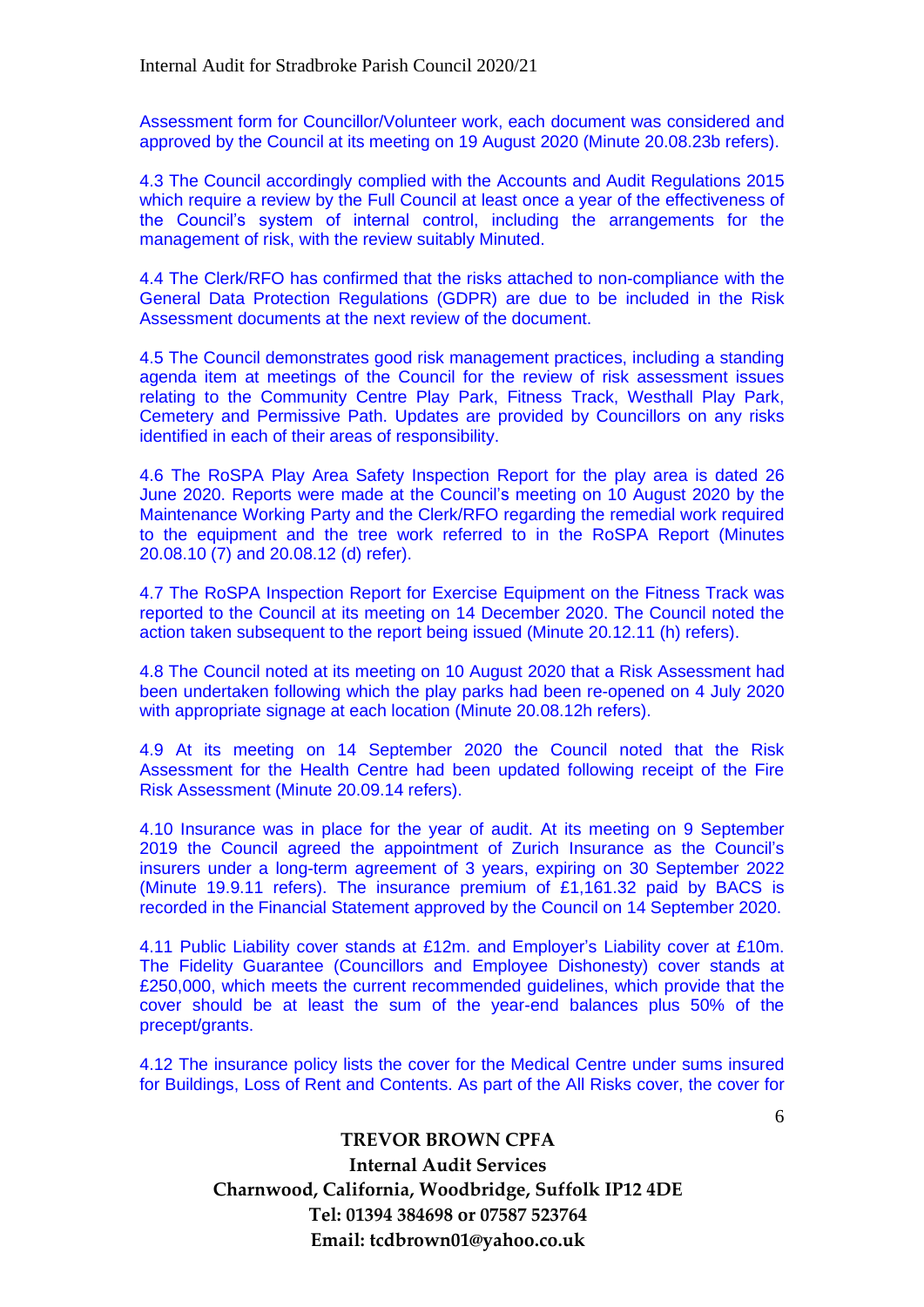the Playground Equipment, Street Furniture and outside equipment, War Memorial, Community Shed and Gates and Fences are itemised.

#### **5. Budgetary controls** *(Verification of the budgetary process with reference to Council Minutes and supporting documents).*

Precept 2020/21: £35,107 (13 January 2020, Minute 20.01.9 refers).

Precept 2021/22: £36,620 (11 January 2021, Minute 21.01.10 refers).

5.1 The draft budget prepared by the Finance Committee for the year 2020/21 was considered, revised and agreed by Full Council on 9 December 2019. The Precept of £35,107 was agreed in Full Council on 13 January 2020 and the precept decision and amount have been clearly Minuted.

5.2 At its meeting on 6 April 2020 the Finance Committee reviewed a Revised Budget and agreed its submission to Full Council. At its meeting on 20 April the Council amended and approved the Revised Budget for 2020/21 (Minute 20.04.8 (3) refers).

5.3 The Draft budget for the year 2021/22 was considered by the Finance Committee at its meeting on 7 December 2020 and approved for submission to Full Council. The Draft Budget was reviewed and approved by the Council at its meeting on 14 December 2020 (Minute 20.12.12(a) refers). The Precept of £36,620 was agreed in Full Council on 11 January 2021 and the precept decision and amount has been clearly Minuted.

5.4 The Clerk/RFO ensures that the Council is aware of its responsibilities and commitments and the need for forward planning and adequate reserves.

5.5 The detailed estimates prepared for the 2020/21 year were used effectively for financial control and budgetary control purposes. At its meeting on 6 July 2020 the Finance Committee reviewed the First Quarter's accounts (and compared them to the budget) and the Reserved Fund Virement Report (Minute FC.20.07.7 refers). The Reports were subsequently received by Full Council at its meeting on 10 August 2020 (Minute 20.08.9 refers).

5.6 Similarly, on 12 October 2020 the Council reviewed and approved the Half-Year Accounts and the virements for the Second Quarter from Reserved Funds (Minute 20.10.11 (d) refers). The Council received and reviewed a report of the Third Quarter's actual expenditure compared to budgeted figures at its meeting on 8 February 2021 (Minute 21.02.11 (d) refers).

5.7 As at 31 March 2021 the overall Reserves held at bank totalled £59,913.98. This figure includes an amount of £2,500 which is part of an overall grant paid to the Community Shed User Group by the District Council and held by the Parish Council on behalf of the Group pending a bank account being opened by the Group. As the £2,500 is held in the Council's bank account as at 31 March 2021 it is included as a Restricted Reserve.

> **TREVOR BROWN CPFA Internal Audit Services Charnwood, California, Woodbridge, Suffolk IP12 4DE Tel: 01394 384698 or 07587 523764 Email: tcdbrown01@yahoo.co.uk**

7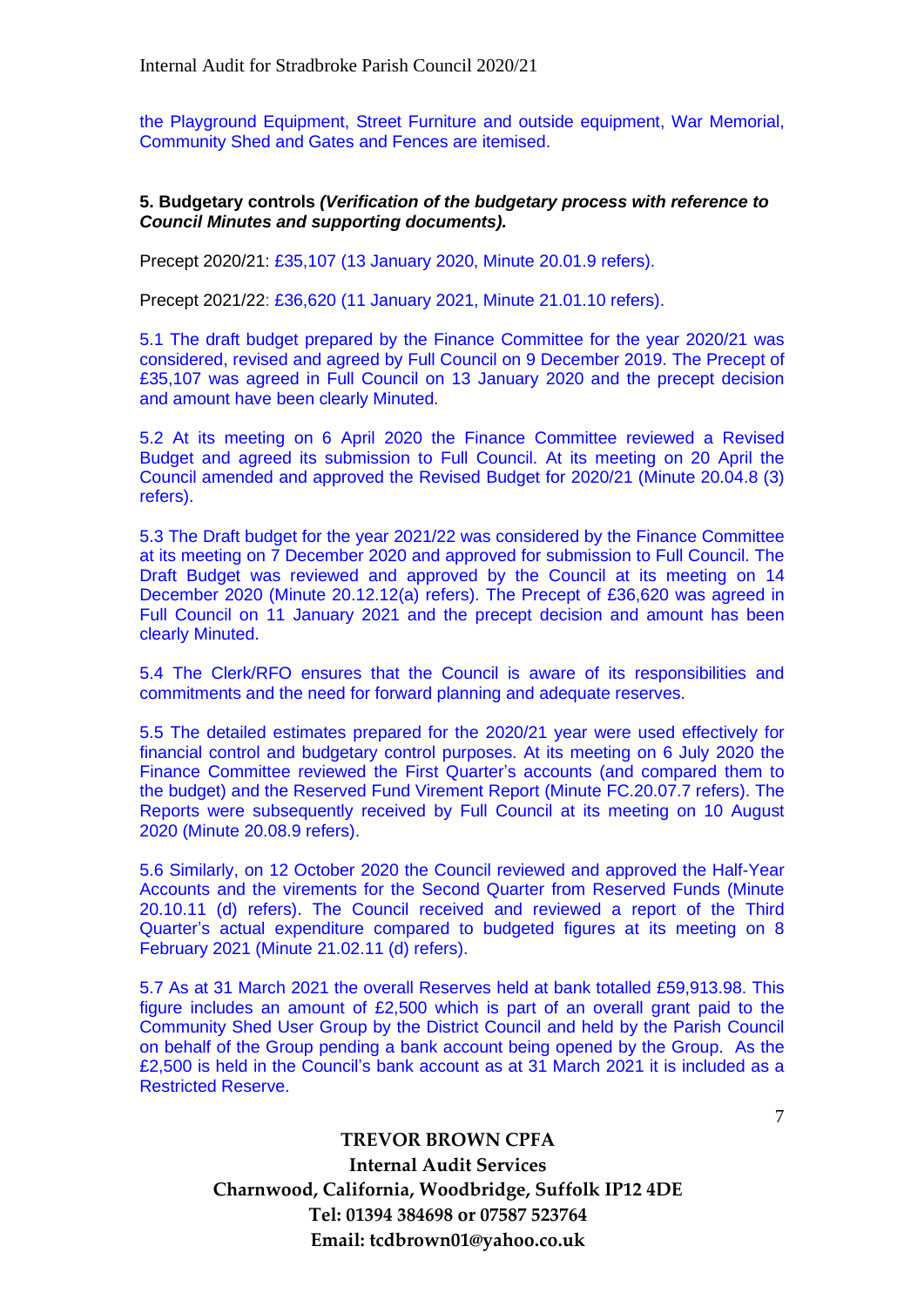5.8 A total of £33,563.54 was earmarked for specific projects or restricted, as follows:

| <b>Training/Legal Fees:</b>        | £690.00                                     |  |
|------------------------------------|---------------------------------------------|--|
| <b>Playpark Equipment:</b>         | £629.00                                     |  |
| Maintenance:                       | £623.00                                     |  |
| <b>Community Projects:</b>         | £573.00                                     |  |
| <b>Churchyard &amp; Cemetery:</b>  | £3,772.00                                   |  |
| <b>Playing Field Drainage:</b>     | £1,950.00                                   |  |
| <b>Health Centre:</b>              | £2,675.84                                   |  |
| <b>Election Costs:</b>             | £250.00                                     |  |
| Defibrillator:                     | £15.00                                      |  |
| <b>Refurbish Fitness Track:</b>    | £500.00                                     |  |
| <b>Refurbish Permissive Path:</b>  | £250.00                                     |  |
| <b>Youth Council (Restricted):</b> | £500.00                                     |  |
| <b>CIL Funds (Restricted):</b>     | £18,635.70                                  |  |
| <b>Community Shed User Group:</b>  | £2,500.00 (Restricted - held for the Group) |  |

5.9 The General Reserves held accordingly stood at £26,350.44 as at 31 March 2021 which is in line with the level of general reserves expected to be maintained (normally between 3 and 12 months of running costs). As at the 31 March 2021, the Council maintained sufficient reserves and contingency sums to meet, within reason, any unforeseen items of expense that may occur.

5.10 A Draft Reserves Policy has been constructed by the Clerk/RFO and is due to be presented to the Finance Committee on 7 April 2021.

### **6. Income Controls** *(regarding sums received from Precept, Grants, Loans and other income).*

6.1 Income controls were test checked and income received and banked was cross referenced on a sample basis with the Cashbook and bank statements.

6.2 The Council last reviewed and approved revised Cemetery Fees and the Updated Rules and Regulations for the Management of the Cemetery at its meeting on 8 July 2019, following recommendations received from the Finance Committee (Minute 19.7.8 refers).

### **7. Debit/Credit Cards and Petty Cash** *(Associated books and established and approved systems in place).*

7.1 At its meeting on 20 April 2020 the Council approved a corporate multi pay card to be used solely by the Clerk/RFO with an individual transaction limit of £500 and a monthly total transaction limit of £1,000. (Minute 20.04.8(ii) refers). Financial Regulations 6.18 to 6.20 reflect the limits agreed by Council. A sample check on transactions in the year proved satisfactory.

7.2 No Petty Cash is held (Financial Regulation 6.21 refers).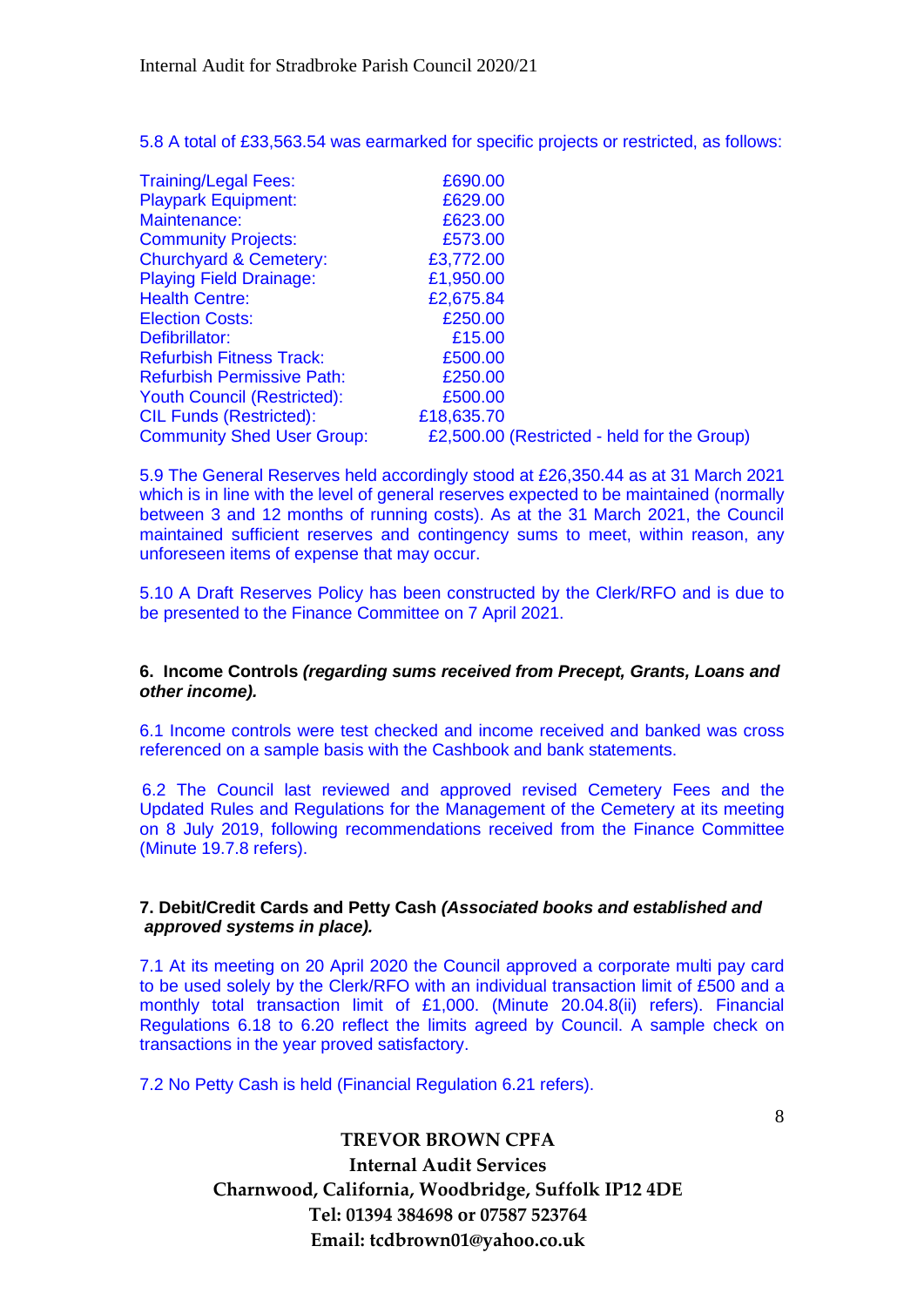### **8. Payroll Controls (***PAYE and NIC in place; compliant with HMRC procedures; records relating to contracts of employment).*

8.1 A PAYE system is in place and the Council is operating Real Time Information in accordance with HMRC requirements. Regular payments for PAYE and NI were made to HMRC and detailed pay slips are produced.

8.2 At the meeting on 14 October 2019 the Council approved a recommendation from the Personnel Committee that from November 2019 the Clerk/RFO's contracted hours should increase to 20 hours per week (Minute 19.10.20 (3) refers).

8.3 The outcome of a benchmarking exercise on the Clerk/RFO's salary, undertaken by the Personnel Committee, was reported to the Finance Committee, which in turn included the recommendations proposed for the Clerk/RFO's salary and allowances in the Budget for 2020/21. At its meeting on 9 December 2019, the Council approved the recommendations from the Personnel and Finance Committees, as follows:

- a) The Parish Council adopt the salary range of NJC SCP 24-28 for the Clerk/RFO as per the recommendations of the Personnel Committee following the benchmarking exercise.
- b) The Clerk/RFO's salary increases to the first point on that scale from 1 April 2020.
- c) The Office Allowance increases from 1 April 2020 to £180 pa (payable £15 per month).
- d) The IT Support allowance increases from 1 April 2020 to £360 pa (payable £30 per month).

In a letter dated 9 March 2020 the Chairman formally advised the Clerk/RFO of these conditions of service, to take effect from 1 April 2020.

8.4 At its meeting on 14 September 2020 the Council agreed that the NJC pay scales applicable from 1 April 2020 should be applied to the Clerk/RFO's salary, back dated to 1 April 2020 (Minute 20.09.9 (iii) refers).

8.5 With regard to the Council's legislative responsibilities regarding workplace pensions, the Clerk/RFO has confirmed that no member of staff has opted to join a workplace pension scheme and there are no outstanding deadlines regarding declarations to the Pensions Regulator.

**9. Assets Controls** *(Inspection of asset register and checks on existence of assets; recording of fixed asset valuations; cross checking on insurance cover).*

9.1 A comprehensive Asset Register is in place. The Register was reviewed by the Finance Committee on 6 April 2020 and formally approved by the Council at its meeting on 20 April 2020 (Minute 20.4.8(2i) refers). The Register complies with the

 $\mathbf Q$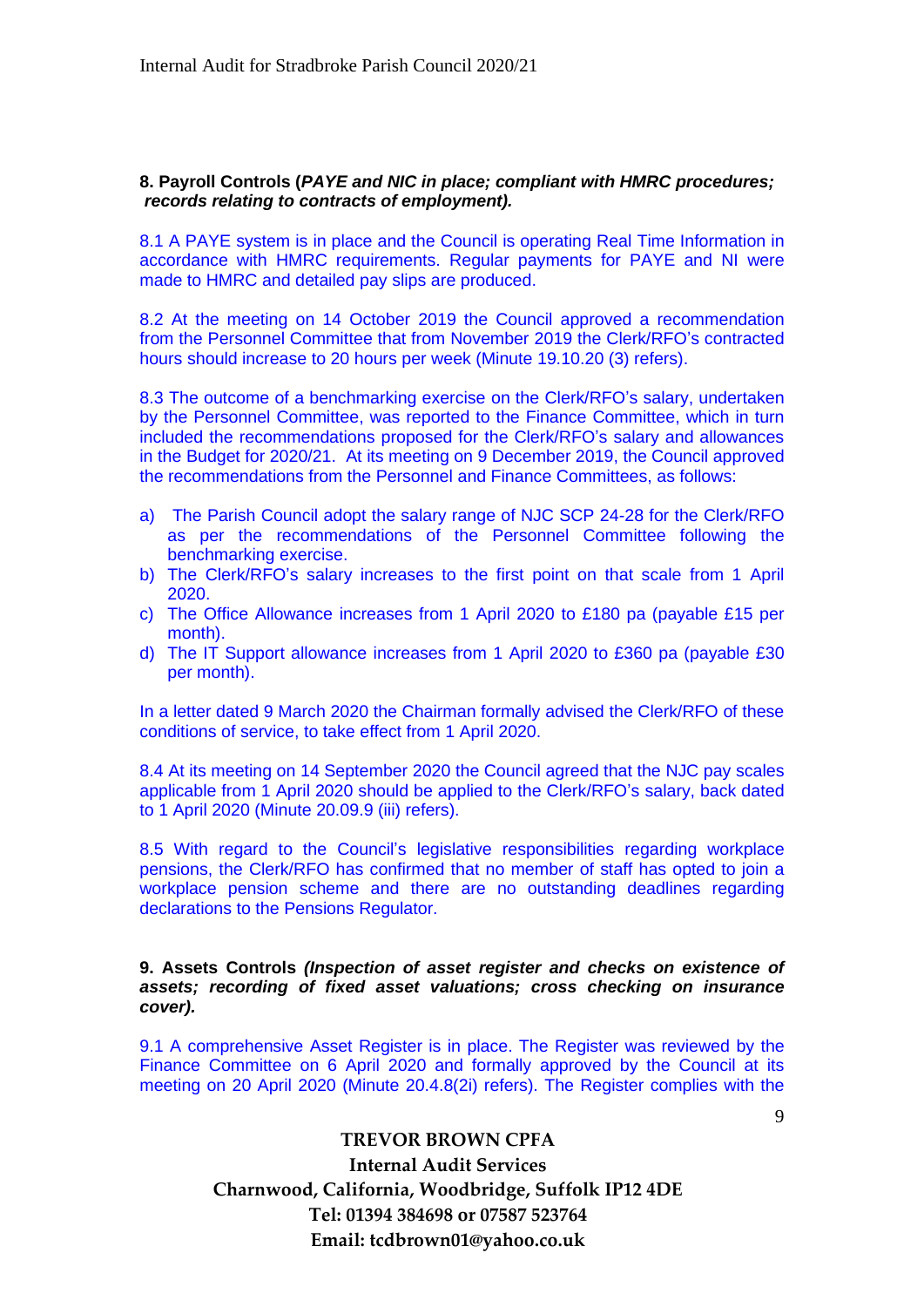current requirements which provide that each asset should be recorded on a consistent basis, year-on-year. The values are displayed at original purchase cost. Where the original purchase price was unknown at the time of first recording on the asset register, a proxy (community) value is used.

9.2 The Register displays a total value of £74,750.30 as at 31 March 2021, an increase of £276.25 from the end of the previous year, 31 March 2020, and reflects the acquisition of Safety Signs (£275.25) and the addition of the Leisure and Fitness Centre (financed, built and operated by the District Council) at a community value of £1.

9.3 The Assets have been correctly recorded in Box 9 of Section 2 of the Annual Governance and Accountability Return 2020/21.

#### **10. Bank Reconciliation** *(Regularly completed and cash books reconcile with bank statements).*

10.1 Bank Account balances are presented to the Council as a matter of routine at each meeting under the Finance item on the agenda. The Clerk/RFO confirmed that the Chair had sight of the bank statements prior to the meetings held by video conferencing and confirmed the balances as noted. An appended schedule detailing the most recent bank reconciliation, payments for approval, VAT payable, the power under which each payment is made, the balances held in Reserves and a list of receipts is also presented to each meeting of the Council. The schedule is published on the Council's website to provide transparency in the Council's financial transactions.

10.2 The Unity Trust Current Account and Unity Trust Deposit Account bank statements as at 31 March 2021 reconciled with the End of Year Accounts and agreed with the overall Bank Reconciliation presented to the Internal Auditor. The bank statements are regularly reconciled to the Accounts during the year and presented to the Council for approval.

#### **11. Year End procedures** *(Regarding accounting procedures used and can be followed through from working papers to final documents. Verifying sample payments and income. Checking creditors and debtors where appropriate).*

11.1 End-of-Year accounts are prepared on a Receipts and Payments basis and were in good order. Sample audit trails were undertaken and were found to be in order.

**12. Responsibilities as a Trustee** *(Regarding the Council's role and responsibilities under the Charity Acts, submission of returns to the Charity Commission).*

12.1 The Council has no responsibilities regarding the sole management of Trust funds.

10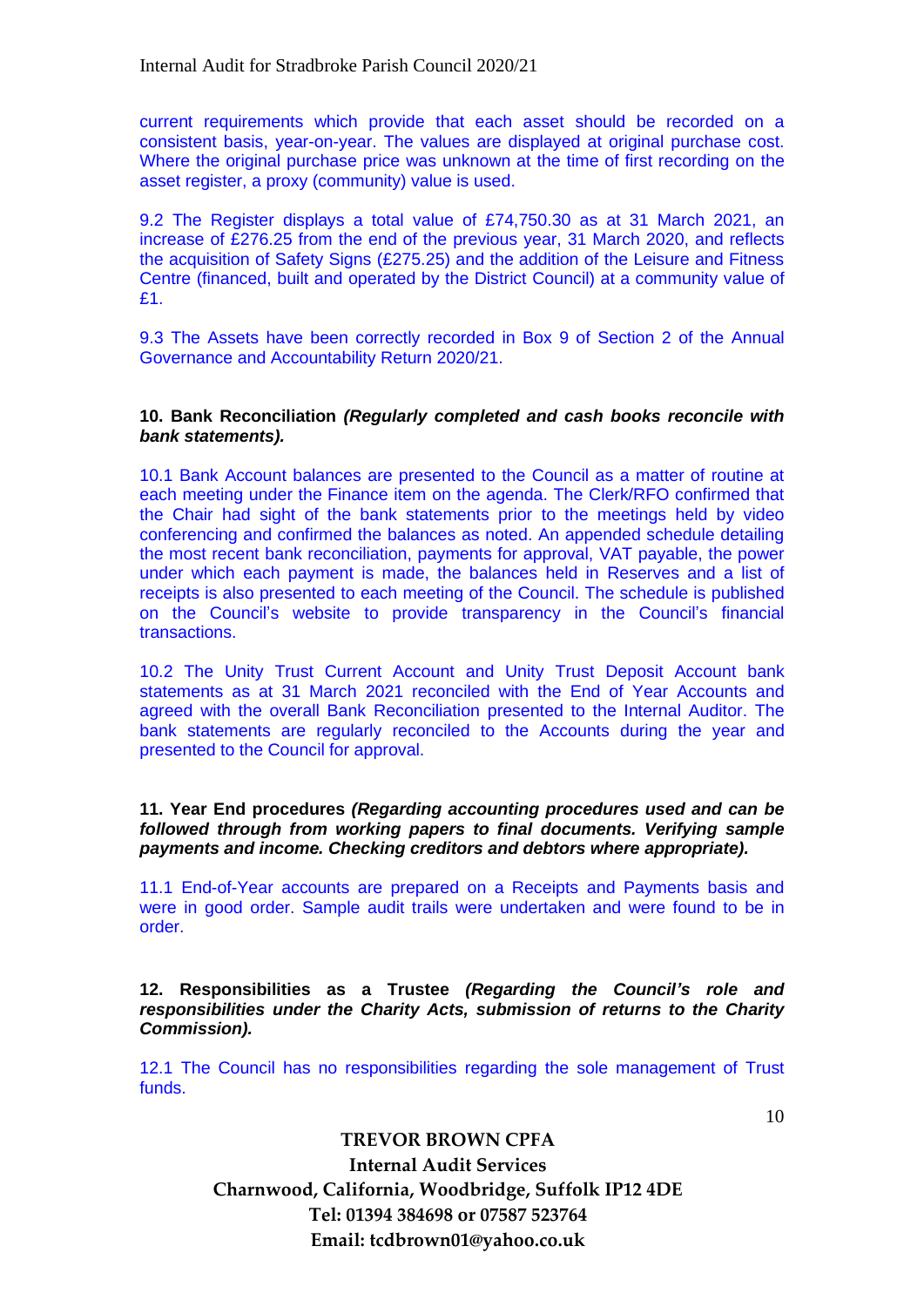**13. Internal Financial Controls, Payments Controls and Audit Procedures**  *(Confirmation that the Council has satisfactory internal financial controls in place for making payments with adequate documentation to support/evidence payments made. Any previous audit recommendations implemented).*

13.1 The Council has satisfactory internal financial controls in place. The Clerk/RFO provides comprehensive Monthly Financial Reports to Council meetings, including regular payments, Payments for approval (BACS payments for online authorisation), Receipts, Bank Balances with a Bank Reconciliation. The legislative power available to make each payment is displayed in the Reports, which are appended to the Council's Minutes as part of the overall financial control framework.

13.2 The Clerk/RFO also provides the Council with Quarterly Reports on the actual receipts and payments compared to budget. The Internal Auditor examined in particular the Half-Year Accounts which the Council reviewed at its meeting on 12 October 2020 (Minute 20.10.11 (d) refers). It was confirmed that Councillors were provided with comprehensive information to enable them to make informed decisions.

13.3 The detailed Financial Reports presented to Council are published on the Council's webpage *https://www.stradbrokepc.org/documents* under 'Financial Documents'.

13.4 The Internal Audit report for the previous year (2019/20) was received, reviewed and noted by the Council at its meeting on 20 April 2020 (Minute 20.04.8 (2iv) refers).

13.5 The Internal Auditor for the year 2020/21 was formally appointed by the Council at its meeting on 14 December 2020 (Minute 20.12.10 (d) refers).

**14. External Audit** *(Recommendations put forward, issues arising/comments made following the annual review).*

14.1 The Report and Certificate by the External Auditors, PKF Littlejohn LLP, was completed on 14 September 2020. The External Auditors did not raise any points of concern.

14.2 The Report and Certificate was received by the Council at its meeting on 12 October 2020 (Minute 20.10.11 (e) refers).

### **15. Publication Requirements.**

15.1 Under the Accounts and Audit Regulations 2015 authorities must publish each year the following information on a publicly accessible website (the Accounts and Audit (Coronavirus) (Amendment) Regulations 2020 extended the statutory deadlines for the publication of the 2019/20 documents):